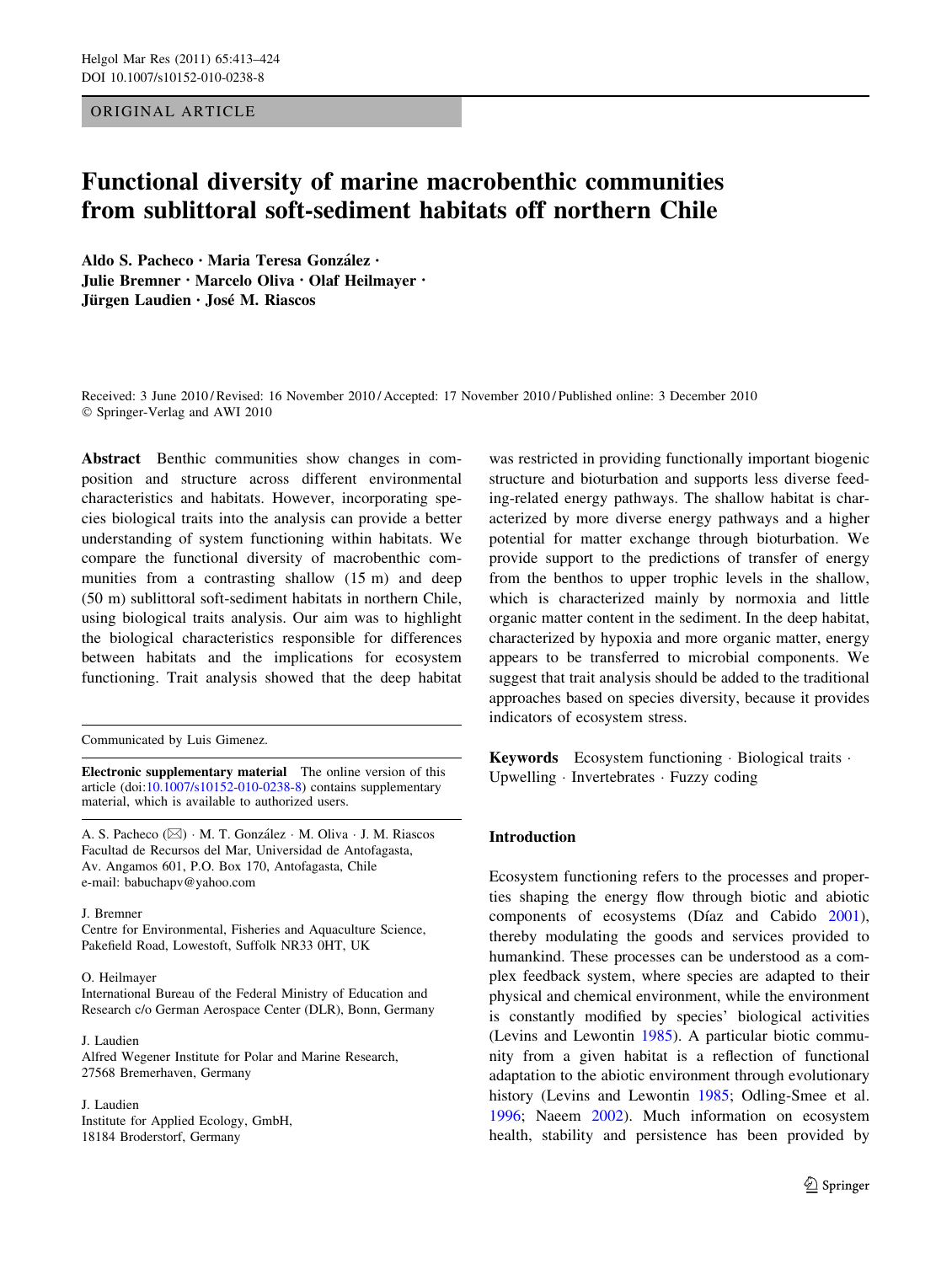studies examining benthic marine communities diversity and structure through time (e.g., Pearson and Rosenberg [1978;](#page-11-0) Collie et al. [2000;](#page-10-0) Warwick et al. [2002](#page-11-0); Arntz et al. [2006;](#page-9-0) Pagliosa and Rodrigues [2006](#page-11-0); Lancellotti and Stotz [2004\)](#page-10-0). However, diversity provides rather limited infor-mation about ecosystem properties (Díaz and Cabido [2001\)](#page-10-0) because it describes only which or how many species are present in the system, but not their functional relevance. Measurements of species roles provide a useful alternative to the more traditional species-based methods. Commonly, functional approaches classify taxa into trophic groups (Fauchald et al. [1979;](#page-10-0) Pagliosa [2005](#page-11-0)), which indicate, for instance, the sources of food supply operating in the ecosystem. Likewise, trophic relationships have been used to model the distribution and efficiency of the energy and matter flow through benthic systems (Christensen and Pauly [1993\)](#page-10-0) and the dynamics of biomass change (Ortiz and Wolff [2002a,](#page-11-0) [b;](#page-11-0) Taylor et al. [2008](#page-11-0)). The species roles, or traits, serve as indicators of the trophic function of the system.

Although functional groups can integrate a large number of biological traits, they are often defined by only a small number of traits (e.g., feeding mechanisms), thus ignoring other important characteristics. For instance, in the studies of subtidal rocky communities, sponges, bryozoans, bivalves and barnacles are often grouped as suspension or filter feeders (Witman and Dayton [2001](#page-11-0)). However, these taxa exhibit different strategies of growth and space colonization: while sponges and bryozoans are colonial species that occupy space by lateral growth, barnacles and bivalves mainly depend on gregarious recruitment for space occupation (Jackson [1977;](#page-10-0) Sebens [1982,](#page-11-0) [1986](#page-11-0)). In soft-bottom habitats, trophic-based studies may overlook key functions, such as nutrient cycling, that are often biologically driven (the bioturbatory activities of benthic species affect sediment geochemistry, see Reise [1985](#page-11-0); Levinton [1995](#page-10-0); Heip et al. [2001](#page-10-0); Lohrer et al. [2005](#page-10-0)) and habitat provision (habitat engineering and bio-construction, see Jones et al. [1994;](#page-10-0) Meysman et al. [2002](#page-11-0); Reise [2002](#page-11-0); Lomovasky et al. [2006\)](#page-10-0). In this context, knowledge of multiple aspects of ecosystem function can be attained by considering as many functionally important traits as possible (Norling et al. [2007\)](#page-11-0).

One approach attempting such a task is biological traits analysis (BTA), which uses the occurrence of species' traits as indicators of aspects of system function. Multi-trait approaches such as BTA have found use in ecosystem ecology for describing spatial and temporal patterns of benthic functioning and their relation to environmental variability, as well as the functional consequences of anthropogenic activities (see Norling et al. [2007;](#page-11-0) Marchini et al. [2008,](#page-10-0) Bremner [2008](#page-10-0) and references therein; de Bello et al. [2010](#page-10-0)). Traits serve as indicators of specific aspects of ecosystem function (e.g., trophic traits indicate the flow of energy and carbon through a system), selected on the basis of published evidence and/or expert judgment. The inclusion of indicators of multiple functions means that BTA gives a good view of overall function in a system and how this function may respond to natural or anthropogenic change.

In this study, we investigated sublittoral benthic communities from Mejillones Bay, in the highly productive coastal Humboldt Current system off northern Chile (Escribano [1998;](#page-10-0) Escribano and Hidalgo [2000;](#page-10-0) Giraldo et al. [2002](#page-10-0)). The system is characterized by the presence of oxygen minimum zones (OMZ; < $0.5$  ml O<sub>2</sub><sup>-1</sup>), because primary production exceeds bacterial re-mineralization capacity and organic matter oxidation during its passage from the water column to the bottom and to the presence of persistent upwelled oxygen-deficient waters (Barber and Smith [1981](#page-10-0); Tarazona and Arntz [2001](#page-11-0); Thiel et al. [2007](#page-11-0)). Along the coastal shelf off northern Chile, hypoxic conditions extend from shallow subtidal waters (30 m) to deeper zones (500 m) (Valdés et al. [2006;](#page-11-0) Laudien et al. [2007](#page-10-0)), thus creating a depth stratified environment that strongly modulates species' adaptations, community composition and structure (Palma et al. [2005](#page-11-0); Sellanes et al. [2007](#page-11-0)). Indeed, it provides an excellent natural scenario to test predictions about how coastal ecosystems may respond to the worrying spread of anthropogenic eutrophication and hypoxia (see review in Diaz and Rosenberg [2008\)](#page-10-0). Off northern Chile, taxa composition differs substantially between shallow  $(<20$  m, Laudien et al.  $2007$ ) and deep  $(50 \text{ m}, \text{Palma et al. } 2005; \text{Quiroga et al. } 2005)$  $(50 \text{ m}, \text{Palma et al. } 2005; \text{Quiroga et al. } 2005)$  $(50 \text{ m}, \text{Palma et al. } 2005; \text{Quiroga et al. } 2005)$  $(50 \text{ m}, \text{Palma et al. } 2005; \text{Quiroga et al. } 2005)$  areas of the bay as several calcified invertebrates (e.g., mollusks, echinoderms, cnidarians and crustaceans) are less tolerant to hypoxia (Levin [2003;](#page-10-0) Arntz et al. [2006\)](#page-9-0). However, we have little understanding about how these two habitats differ in their functioning or, indeed, the functional consequences of hypoxia.

Here, we study the functional traits of macrobenthic communities in shallow and deep habitats off Mejillones bay for the first time. As the two habitats represent differing environmental conditions (shallow, normoxic vs. deep, hypoxic), it is postulated that functioning should also differ. In terms of ecosystem functioning, we test predictions proposed by Diaz and Rosenberg [\(2008](#page-10-0)) that in normoxic habitats benthic energy is transferred to higherlevel predators and communities are in advance states of successional maturity, while in hypoxic conditions energy flows toward microbes and communities are in early maturity. The objectives of this study were (1) to describe the functional trait composition of macrobenthic communities from these two sites with differing environmental conditions and (2) to discuss the implications of any differences in these traits for benthic ecosystem functioning.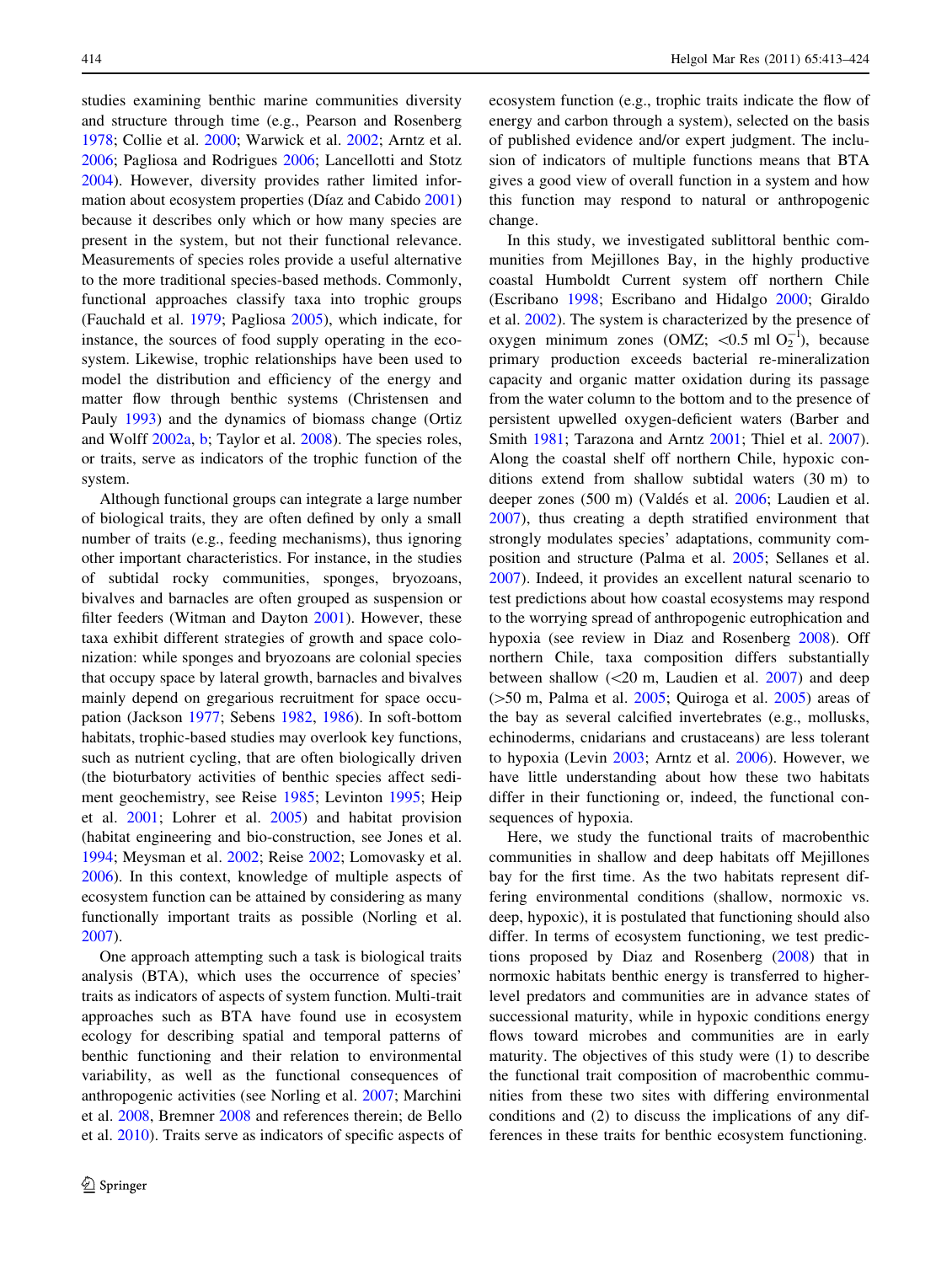#### Materials and methods

## Study area and environmental parameters

The macrobenthic community was sampled from two permanent stations at Punta Chacaya at the northern side of Mejillones Bay (22 $\degree$  59'S, 70 $\degree$  20'W; Fig. 1). This bay is characterized by cold upwelled waters, rich in nutrients and a shallow (0–200 m) poleward flow which enhances water recirculation inside the bay (Marin et al. [2001;](#page-11-0) Escribano et al. [2002\)](#page-10-0). Sea surface temperature ranges between 13.5 and 22°C in winter and summer, respectively (Laudien et al. [2007](#page-10-0)). Replicated samples ( $N = 4$ ) were randomly taken each month from August 2006 to March 2007 using a  $0.1\text{-m}^2$  Van Veen grab. Three grab sediment samples were washed on a 500-um mesh screen and the retained biota transferred to plastic bags and fixed with 10% buffered formalin containing Rose Bengal  $(10 \text{ mg } 1^{-1})$ . In the laboratory, all animals were identified to the lowest taxonomic level with the help of a binocular stereoscope and relevant taxonomic literature. Thereafter, biomass of the organisms was determined by weighing all taxa (mass at 0.01 g precision) after blotting on filter paper. In order to use size as a trait, weights were determined separately for individual taxa (see following section). A fourth sample was taken for the measurements of total organic matter and particle-size analysis. Organic matter was calculated as a percentage of

weight loss after burning 10 g of sediment at  $550^{\circ}$ C for 4 h in a muffle furnace. Particle-size analysis consisted in sieving 100 g through geological sieves (from 4 to 0.063 mm) and classified according to the Wentworth scale (Buchanan [1984\)](#page-10-0). Granulometric parameters values such as sorting degree, graphic average and graphic asymmetry were obtained following Folk and Ward [\(1957](#page-10-0)). In addition, at each sampling station, a CTD (Seabird 19) equipped with a Beckman oxygen sensor was used to measure water temperature, salinity and oxygen content at  $\sim 0.5$  m above the sea floor. Biogenic structures (e.g., shell pieces) present in the sediment were also noted. Principal component analysis (PCA) was performed to visualize the patterns of resemblance between habitats. The PCA was based on Euclidean distances on normalized data  $(X_n = X - X/\text{SD})$  to account for scale differences between variables. Additionally, variable vectors were superimposed to the PCA biplot, and the length and direction of vectors were assessed to evaluate the contribution of each environmental variable to each PC.

## Biological traits analysis (BTA)

Thirteen biological traits were selected for analysis and divided into a total of 53 categories, following Bremner et al. ([2003,](#page-10-0) [2006\)](#page-10-0) (Table [1](#page-3-0)). The selected traits reflected species life history, morphology, ecological adaptations



Fig. 1 Location of the sampling stations near Punta Chacaya in the north of Mejillones Bay. The gray circles show the shallow (open triangle) and deep (inverted filled triangle) habitats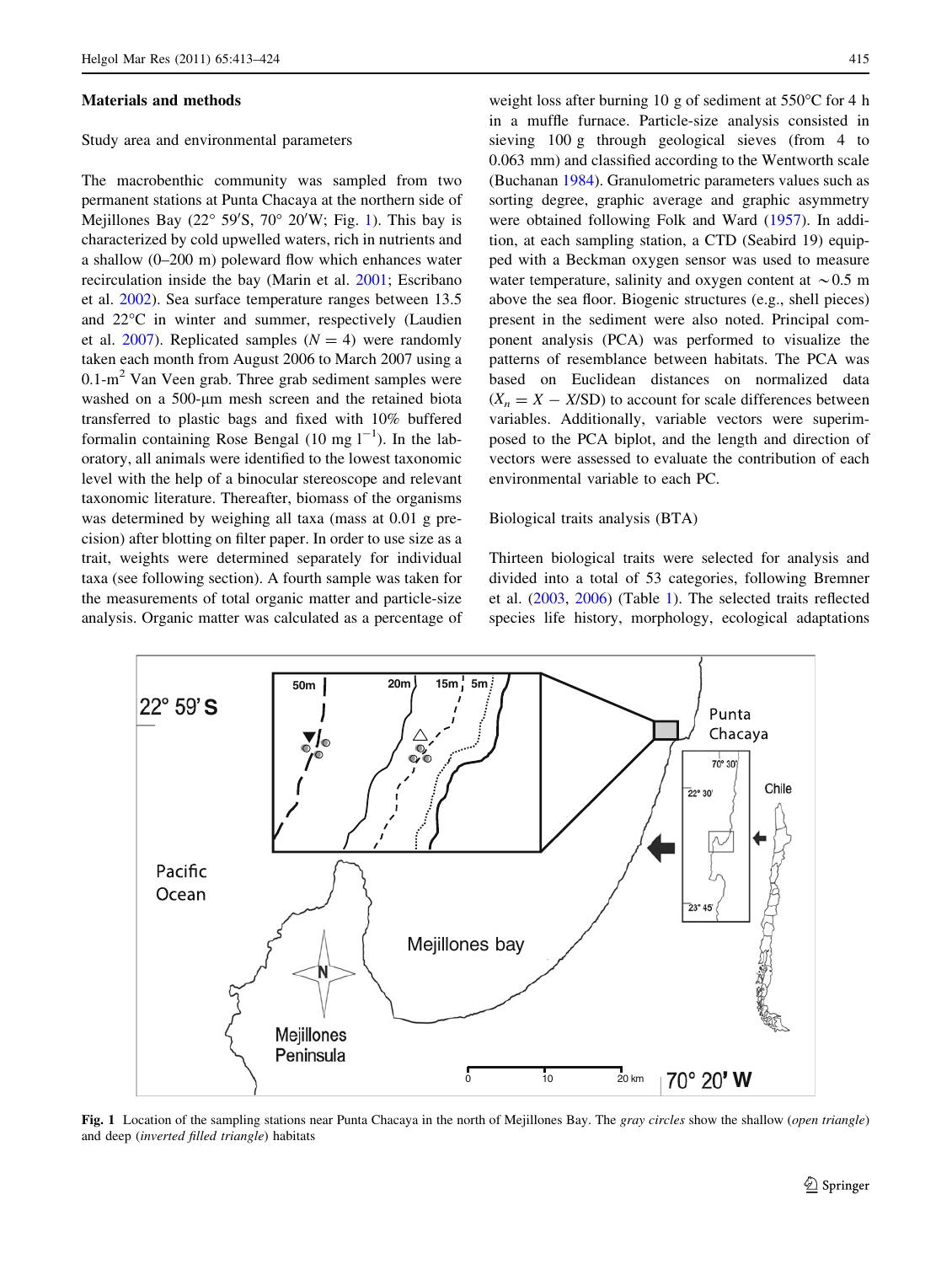| Trait                    | Category                             |  |  |
|--------------------------|--------------------------------------|--|--|
| Size (measured as body   | Small (0.0001-0.01)                  |  |  |
| mass [gr])               | Medium-small (0.02-0.1)              |  |  |
|                          | Medium-large (0.2-1)                 |  |  |
|                          | Large $(>2)$                         |  |  |
| Longevity (years)        | $0 - 3$                              |  |  |
|                          | $4 - 7$                              |  |  |
|                          | $8 - 11$                             |  |  |
|                          | >12                                  |  |  |
| Reproductive mode        | Asexual reproduction                 |  |  |
|                          | Sexual reproduction-shed eggs        |  |  |
|                          | Sexual reproduction-brood eggs       |  |  |
| Propagule dispersal      | Pelagic dispersal                    |  |  |
|                          | Benthic dispersal                    |  |  |
| Body design              | Soft                                 |  |  |
|                          | Soft-protected (tube/tunic cover)    |  |  |
|                          | Hard exoskeleton                     |  |  |
|                          | Hard shell                           |  |  |
| Living habitat           | Tube                                 |  |  |
|                          | Permanent burrow                     |  |  |
|                          | Temporary burrow                     |  |  |
|                          | Crevice/hole/under stone             |  |  |
|                          | Epizoic/epiphytic                    |  |  |
|                          | Free                                 |  |  |
| Living location/position | Surface                              |  |  |
|                          | Interface                            |  |  |
|                          | Infauna: 0-5 cm                      |  |  |
|                          | Infauna: 6-10 cm                     |  |  |
|                          | Infauna: >10 cm                      |  |  |
| Exposure potential       | Low (infauna or flat interface)      |  |  |
|                          | Moderate (mound interface)           |  |  |
|                          | High (erect interface)               |  |  |
| Degree of attachment     | None                                 |  |  |
|                          | Temporary                            |  |  |
| Feeding strategy         | Carnivore                            |  |  |
|                          | Filter feeders                       |  |  |
|                          | Interface feeders                    |  |  |
|                          | Surface deposit feeders              |  |  |
|                          | Subsurface deposit feeders           |  |  |
|                          | Carnivore/surface deposit feeders    |  |  |
|                          | Omnivore/carnivore                   |  |  |
|                          | Commensalist/surface deposit feeders |  |  |
|                          | None                                 |  |  |
| Movement method          | Swim                                 |  |  |
|                          |                                      |  |  |
|                          | Crawl/creep/climb                    |  |  |
|                          | <b>Burrow</b>                        |  |  |
|                          | Jump                                 |  |  |

<span id="page-3-0"></span>Table 1 Biological trait variables and categories used to describe functioning diversity of macrobenthic communities off Punta Chacaya

<sup>2</sup> Springer

| <b>Table 1</b> continued |                                 |  |
|--------------------------|---------------------------------|--|
| Trait                    | Category                        |  |
| Mobility                 | Sessile                         |  |
|                          | Motile                          |  |
| Habitat structuration    | None                            |  |
|                          | Form-settlement/attachment site |  |
|                          | Form-shelter                    |  |
|                          | Action-sediment accretion       |  |
|                          | Action-sediment removal         |  |

Traits were chosen following Bremner et al. ([2006\)](#page-10-0)

and behavior. Individual taxa were coded for categories of each trait using a fuzzy-coding procedure (Chevenet et al. [1994](#page-10-0)). The scoring range of 0 to 3 was used, with 0 meaning no affinity to a trait category and 3 being total affinity (the complete species trait's coding is provided as supplementary data). For instance, the polychaete *Dio*patra chilensis is mostly a carnivore but can occasionally act as an omnivore, so it was coded 3 (carnivore), 0 (interface feeder), 0 (filter feeder), 0 (surface deposit feeder), 0 (subsurface deposit feeder), 1 (omnivore) and 0 (commensal/surface deposit feeder) for the trait variable ''feeding strategy''. Information used for coding was gathered form relevant literature and the assistance of experts of the different taxa. Fuzzy correspondence analysis (FCA) was chosen to evaluate differences in traits between shallow and deep habitats. This ordination method uses eigenvalues to reveal differences between samples, based on the biological traits exhibited by each species present in each habitat, weighted by their abundance (Chevenet et al. [1994](#page-10-0)). FCA analysis allows the identification and visualization of traits contributing to the differences or similarities between communities in a biplot (Chevenet et al. [1994](#page-10-0)). For BTA analyses, a FCA was performed using 54 trait categories (weighted by species abundances) and 6 samples belonging to 2 habitats (shallow vs. deep). In this FCA, the significance of the ordinations was tested using a chi-square statistic (Vivanco [1999;](#page-11-0) Quinn and Keough [2002](#page-11-0)). This analysis consider an  $n \times m$  matrix Y, with elements  $Y_{ij}$ , rows  $Y_i^T$ and columns  $Y_{(i)}$  of *n* observations on *m* variables centered on the column means. Then, biplot consists of two-element vectors  $a_i^T$ , and  $b_j^T$ s for the *n* rows and  $m$  columns, respectively, and whose inner products approximate the elements (Gabriel [1971](#page-10-0), [2002\)](#page-10-0). Thus, the points in the same vicinity (same quadrants) are used to determine the association between the categories, allowing a visual examination of the structure or pattern of these associations (Vivanco [1999](#page-11-0)).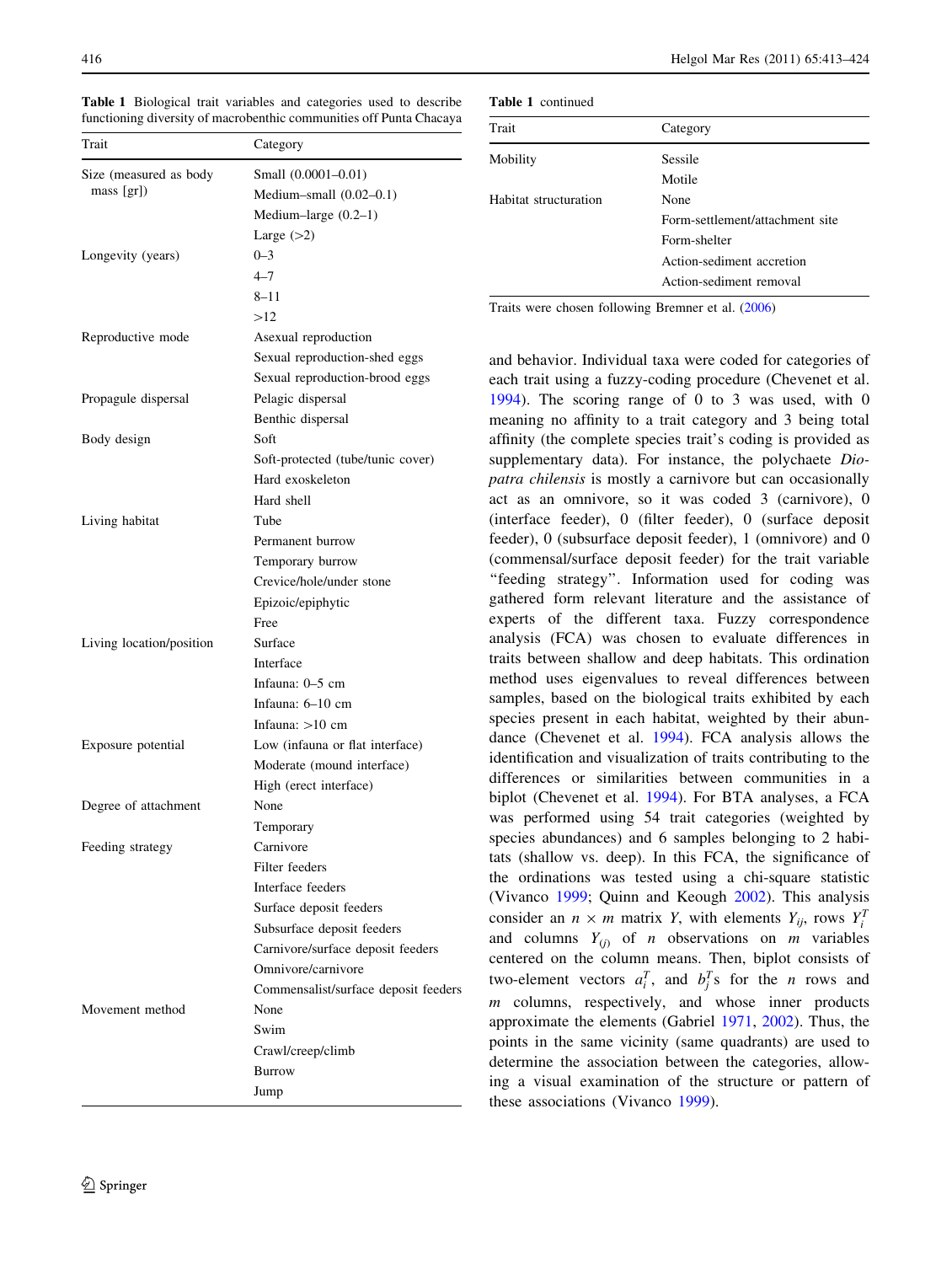species abundances) among months within stations showed no significant differences neither at shallow ( $\chi^2 = 102.87$ ;  $df = 245$ ;  $P > 0.99$ ) nor at the deep habitat ( $\chi^2 = 19.71$ ;  $df = 70$ ;  $P > 0.99$ ), except by some few species, which

As long-term studies of benthic community structure in northern Chile have shown little or no seasonal oscillations, with main changes associated with interannual climate variability (e.g., Carrasco [1997;](#page-10-0) Laudien et al. [2007](#page-10-0); Carrasco and Moreno [2006\)](#page-10-0), an eight-month period was considered enough to characterize the macrobenthic community. A preliminary correspondence analysis using community structure (log-transformed (log  $(X + 1)$ )

-1.5

-0.6

-0.4

-0.2

0.0

0.2

0.4

0.6

0.8

1.0

1.2

-1.0

-0.5

0.0

0.5

1.0

1.5

2.0

2.5

3.0

Fig. 2 Correspondence analysis ordination plots based on monthly species abundances obtained during the months of study in each habitat. Upper plot shallow habitat (open triangle), below deep habitat plot (inverted filled triangle). Full scientific names are presented in Table [3](#page-6-0)

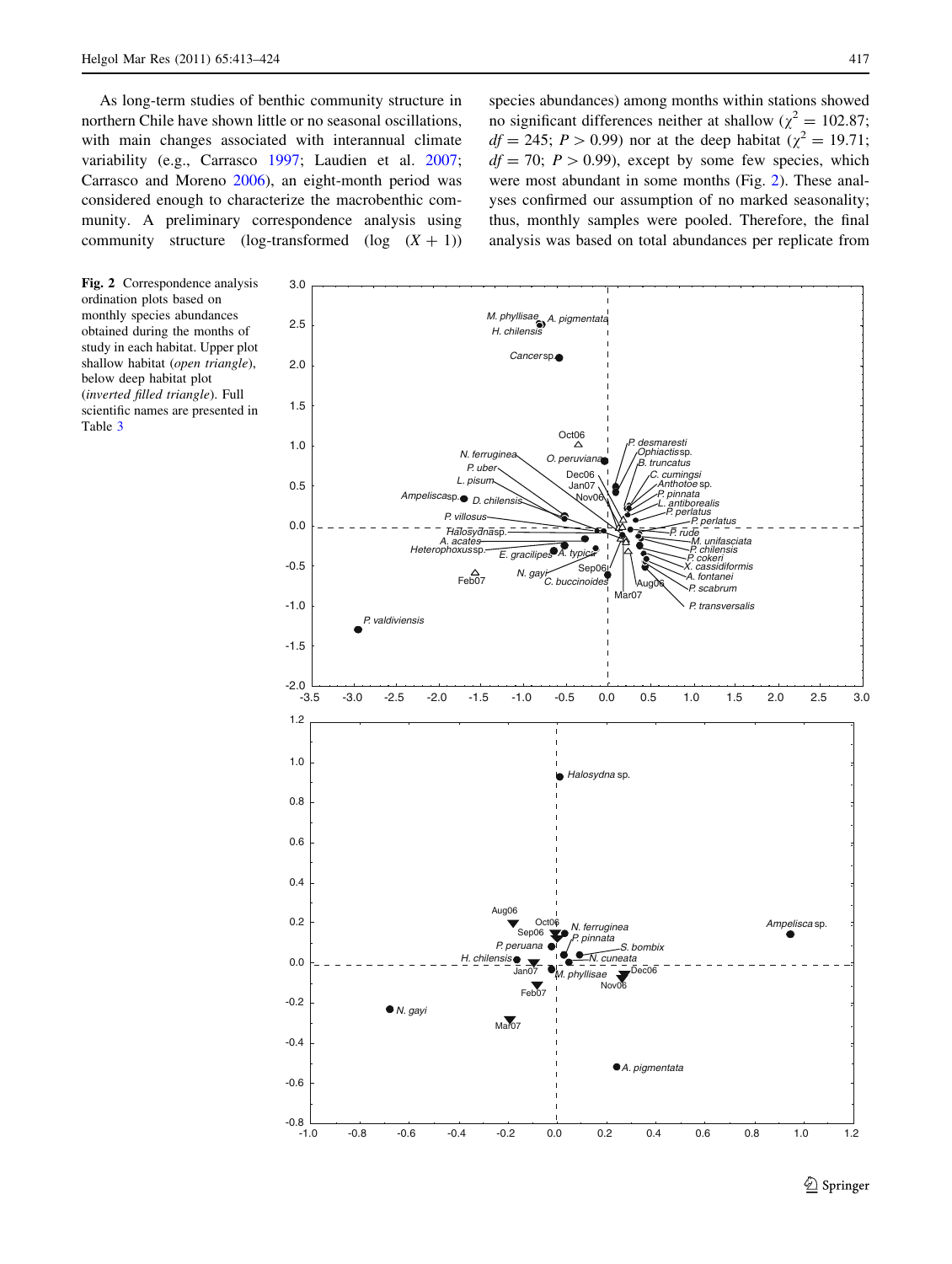each habitat. We justified such grouping because variations within stations are retained, giving a more informative comparison between habitats. Statistical analyses were performed using the software Statistica 6.0.

# Results

# Stations' environmental characteristics

Sediments in the shallow station were composed of poorly sorted fine sand, with moderate excess of gross particles. Large quantities of broken shells of the scallop Argopecten purpuratus were usually present, together with mats of the red algae Rhodymenia corallina. The sediment of the deep habitat consisted of well-sorted very fine sand with moderate gross excess. Sediments were dark brown/black in color, exhibiting a sulfur smell, and mats of the giant benthic bacteria Thioploca spp. were often present. The content of total organic matter was higher in deep sediments than in the shallow station. Bottom waters were warmer and well oxygenated at the shallow station, while deep waters were comparatively cooler and less oxygenated. Hypoxic conditions (<0.5 ml  $O_2l^{-1}$ ) were registered three times during November and December 2006 and January 2007 in the deep habitat. Salinity values did not show strong fluctuations between habitats during the study period. Table 2 provides a summary of the environmental parameters. Figure 3 shows the PCA biplot, in which PC1 accounted for 61.4% of the variability and PC2 a further 19.7%, thus accounting for 81.1% of the environmental variability between them. The length and direction of the superimposed variable vectors indicated that PC1 was weighted with a combination of bottom temperature, dissolved oxygen and total organic matter content. Sediment parameters such as sorting degree and graphic average were situated in the positive direction of the PC2 axis, while salinity and graphic asymmetry values increased toward negative values of this axis. These results suggest that temperature, oxygen and organic matter are strongly related to depth, while salinity and granulometric parameters did not produce important variation in depth. The environmental parameters together describe a depth stratified habitat which might influence the composition of communities and functioning.

Species composition, abundance and biological traits distributions

In total, 39 species were recorded from both habitats, comprising diverse phyla such as Polychaeta, Cnidaria, Crustacea, Echinodermata and Mollusca. A very similar community composition has been reported at different

Table 2 Summary of the environmental parameters values (mean and standard deviation) registered in both studied habitats in the sublittoral zone off Punta Chacaya

|                                   | Shallow $(15 \text{ m})$<br>$X \pm SD$   | Deep $(50 \text{ m})$<br>$X \pm SD$ |  |
|-----------------------------------|------------------------------------------|-------------------------------------|--|
| Temperature $(^{\circ}C)$         | $15.4 \pm 0.62$                          | $13.0 \pm 0.47$                     |  |
| Dissolved oxygen (ml $O_2^{-1}$ ) | $2.6 \pm 0.92$                           | $0.6 \pm 0.27$                      |  |
| Total organic matter $(\%)$       | $1.4 \pm 0.24$                           | $3.31 \pm 0.46$                     |  |
| Salinity (PSU)                    | $34.5 \pm 0.17$                          | $34.8 \pm 0.07$                     |  |
| Grain size (mm)                   |                                          |                                     |  |
| 4                                 | $0.4 \pm 1.13\%$                         | $0\%$                               |  |
| $\overline{c}$                    | $2.35 \pm 2.82\%$                        | $0.49 \pm 0.35\%$                   |  |
| 1                                 | $2.46 \pm 1.77\%$                        | $0.51 \pm 0.24\%$                   |  |
| 0.5                               | $3.99 \pm 5.16\%$                        | $1.48 \pm 1.37\%$                   |  |
| 0.25                              | $8.88 \pm 1.5\%$                         | $2.98 \pm 1.11\%$                   |  |
| 0.125                             | $48.95 \pm 1.4\%$                        | $34.91 \pm 4.77\%$                  |  |
| 0.063                             | $17.79 \pm 1.54\%$                       | $50.30 \pm 4.07\%$                  |  |
| < 0.063                           | $13.44 \pm 1.4\%$                        | $6.40 \pm 3.34\%$                   |  |
| Graphic average                   | $2.69 \pm 0.44$                          | $3.06 \pm 0.17$                     |  |
| Sorting degree                    | $1.01 \pm 0.49$                          | $0.73 \pm 0.1$                      |  |
| Graphic asymmetry                 | $-0.13 \pm 0.13$                         | $-0.18 \pm 0.08$                    |  |
| Biogenic structures               | Shell pieces,<br>Rhodymenia<br>coralline | <i>Thioploca</i> sp. mats           |  |



Fig. 3 Principal component analysis biplot from the environmental parameters recorded during the study period. Shallow (open triangle) and deep (inverted filled triangle) habitats. Total organic matter (TOM), dissolved oxygen  $(O_2)$ , temperature (T°), salinity (Sal), graphic average (GA), sorting degree (SD) and graphic asymmetry (GAs)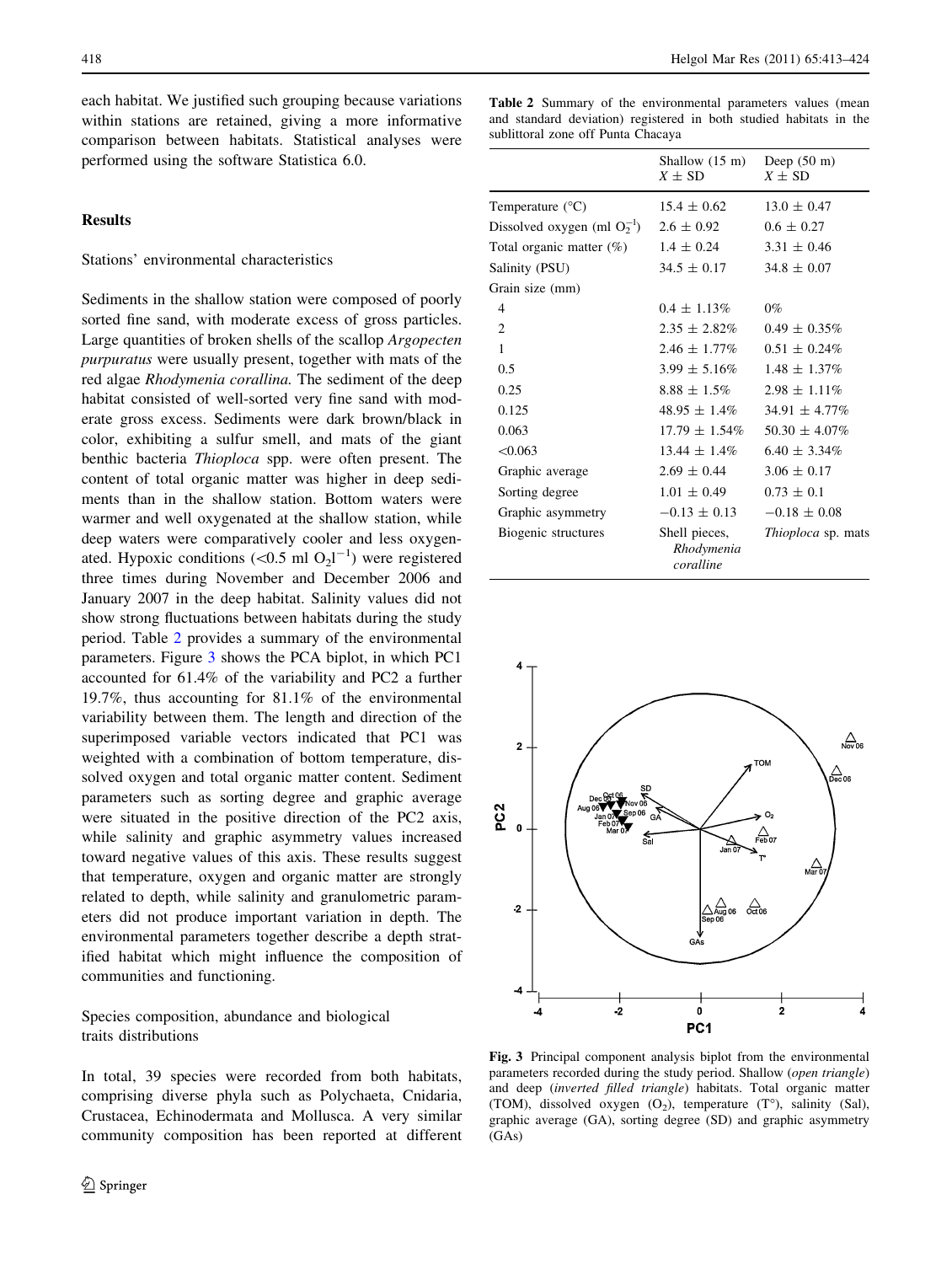<span id="page-6-0"></span>locations within the bay (e.g., Laudien et al. [2007\)](#page-10-0) and elsewhere in the northern of Chile coast (e.g., Quiroga et al [1999;](#page-11-0) Carrasco [1997](#page-10-0); Carrasco and Moreno [2006;](#page-10-0) Moreno et al. [2008](#page-11-0)); thus, our study can be considered representative of sublittoral sediments of this geographic region. Thirty-six species from all phyla were recorded in the shallow normoxic habitat, while in the deep hypoxic habitat eleven species were registered, representing mainly Polychaeta (Table 3). Eight species were present in both habitats (Nepthys ferruginea, Haploscoloplos chilensis, Magelona phyllisae, Aricidea pigmentata, Halosydna sp., Ampelisca sp., and Nassarius gayi). The species Prionospio peruana, Spiophanes bombix and Nuculeana cunata were recorded exclusively in the deep hypoxic habitat. The major difference in terms of taxa composition between habitats was the lack of Cnidaria, Crustacea, Echinordermata and Mollusca in the deep habitat (Table 3). In the shallow normoxic habitat, the most abundant species were

| Table 3 List of species and<br>abundance $(\text{ind/m}^{-2})$ recorded | Phylum        | Family           | <b>Species</b>             | Shallow              | Deep                  |
|-------------------------------------------------------------------------|---------------|------------------|----------------------------|----------------------|-----------------------|
| during the study                                                        | Polychaeta    | Nephtyidae       | Nephtys ferruginea         | $9.67 \pm 3.06$      | $139 \pm 65.21$       |
|                                                                         |               | Onuphidae        | Diopatra chilensis         | $29.67 \pm 5.69$     | $\mathbf{0}$          |
|                                                                         |               | Orbiniidae       | Haploscoloplos chilensis   | $2.33 \pm 3.21$      | $105.33 \pm 57.1$     |
|                                                                         |               | Magelonidae      | Magelona phyllisae         | $0.33 \pm 0.58$      | $1,578 \pm 523.54$    |
|                                                                         |               | Paraonidae       | Aricidea pigmentata        | $0.33 \pm 0.58$      | $72.33 \pm 37.63$     |
|                                                                         |               | Polynoidae       | Halosydna sp.              | $59 \pm 11.36$       | $0.67 \pm 1.115$      |
|                                                                         |               | Spionidae        | Paraprionospio pinnata     | $16 \pm 12.29$       | $2,024.67 \pm 447.92$ |
|                                                                         |               | Spionidae        | Prionospio peruana         | $\mathbf{0}$         | $510.33 \pm 183.65$   |
|                                                                         |               | Spionidae        | Spiophanes bombyx          | $\mathbf{0}$         | $309 \pm 109.23$      |
|                                                                         | Cnidaria      | Sagartiidae      | Anthothoe sp.              | $1,580.67 \pm 470.1$ | $\mathbf{0}$          |
|                                                                         |               | Actinostolidae   | Antholoba achates          | $1.33 \pm 1.53$      | $\mathbf{0}$          |
|                                                                         | Crustacea     | Ampeliscidae     | Ampelisca sp.              | $28.67 \pm 28.29$    | $4\pm4$               |
|                                                                         |               | Phoxocephalidae  | Heterophoxus sp.           | $19.67 \pm 13.43$    | $\boldsymbol{0}$      |
|                                                                         |               | Aoridae          | Aora typica                | $89 \pm 30.30$       | $\boldsymbol{0}$      |
|                                                                         |               | Platyischnopidae | Eudevenopus gracilipes     | $9.67 \pm 5.51$      | $\mathbf{0}$          |
|                                                                         |               | Alpheidae        | <b>Betaeus</b> truncatus   | $51.67 \pm 17.67$    | $\boldsymbol{0}$      |
|                                                                         |               | Paguridae        | Pagurus villosus           | $85 \pm 43$          | $\boldsymbol{0}$      |
|                                                                         |               | Paguridae        | Pagurus perlatus           | $89 \pm 77.32$       | $\overline{0}$        |
|                                                                         |               | Xanthidae        | Pilumnoides perlatus       | $5.67 \pm 3.06$      | $\mathbf{0}$          |
|                                                                         |               | Platyxanthidae   | Platyxanthus cokeri        | $76.33 \pm 35.13$    | $\mathbf{0}$          |
|                                                                         |               | Porcellanidae    | Petrolisthes desmaresti    | $23.67 \pm 31.94$    | $\boldsymbol{0}$      |
|                                                                         |               | Hippolytidae     | Latreutes antiborealis     | $3.67 \pm 2.08$      | $\boldsymbol{0}$      |
|                                                                         |               | Pinnotheridae    | Pinnixa transversalis      | $1.33 \pm 1.53$      | $\boldsymbol{0}$      |
|                                                                         |               | Pinnotheridae    | Pinnixa valdiviensis       | $4.67 \pm 1.15$      | $\boldsymbol{0}$      |
|                                                                         |               | Cancridae        | Cancer sp.                 | $11.67 \pm 2.52$     | $\mathbf{0}$          |
|                                                                         | Echinodermata | Ophiactidae      | Ophiactis sp.              | $6\pm 2$             | $\mathbf{0}$          |
|                                                                         |               | Asterinidae      | Patiria chilensis          | $0.67 \pm 0.58$      | $\mathbf{0}$          |
|                                                                         | Mollusca      | Chitonidae       | Chiton cumingsi            | $8 \pm 6.08$         | $\boldsymbol{0}$      |
|                                                                         |               | Buccinidae       | Aeneator fontanei          | $2.67 \pm 3.06$      | $\boldsymbol{0}$      |
|                                                                         |               | Columbellidae    | Mitrella unifasciata       | $1,347.67 \pm 75.14$ | $\overline{0}$        |
|                                                                         |               | Nassariidae      | Nassarius gayi             | $128.67 \pm 13.28$   | $23.33 \pm 7.77$      |
|                                                                         |               | Cancellaridae    | Cancellaria buccinoides    | $6.33 \pm 4.51$      | $\mathbf{0}$          |
|                                                                         |               | Ranellidae       | Priene rude                | $60.33 \pm 18.9$     | $\mathbf{0}$          |
|                                                                         |               | Ranellidae       | Priene scabrum             | $20.67 \pm 8.08$     | $\boldsymbol{0}$      |
|                                                                         |               | Olividae         | Oliva peruviana            | $2.67 \pm 2.52$      | $\boldsymbol{0}$      |
|                                                                         |               | Naticidae        | Polinices uber             | $2 \pm 1.73$         | $\boldsymbol{0}$      |
|                                                                         |               | Muricidae        | Xanthochorus cassidiformis | $0.67 \pm 1.15$      | $\mathbf{0}$          |
| Values are the mean and                                                 |               | Nuculanidae      | Nuculana cuneata           | $\boldsymbol{0}$     | $862 \pm 214.3$       |
| standard deviation of the species<br>recorded in both studied habitats  |               | Nuculinae        | Linucula pisum             | $3.33 \pm 3.06$      | $\boldsymbol{0}$      |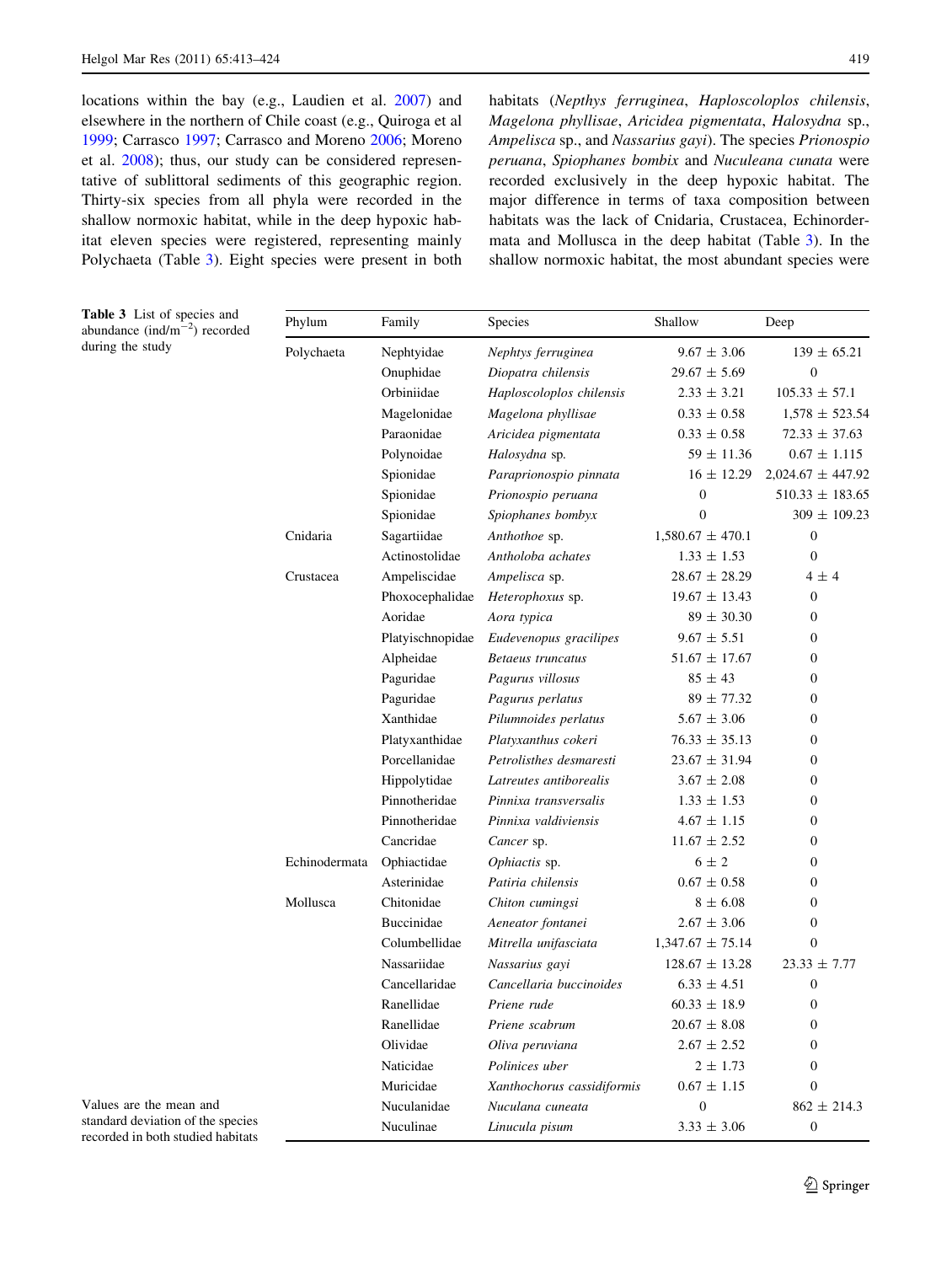

Fig. 4 Ordination of the biological trait categories obtained from the fuzzy correspondence analysis. Shallow (open triangle) and deep (inverted filled triangle) habitats

(in decreasing order) as follows: Anthothoe sp., Mitrella unifasciata, Nassarius gayi, Pagurus perlatus, Platyxanthus cokeri and Halosydna sp., while Paraprionospio pinnata, Magelona phyllisae, Nuculana cuneata, Prionospio peruana and Nepthys ferruginea numerically dominated in the deep habitat (Table [3](#page-6-0)). Simple FCA analysis (6 samples vs. 53 trait categories) (see Table [1\)](#page-3-0) showed significant trait differences between habitats (total inertia  $= 0.192$ ;  $\chi^2 = 1,391.1;$  df = 280, P < 0.001). Individual plots allowed an easy visualization of the differences between trait categories (Fig. 4a, b). Traits values associated with the shallow normoxic habitat were large and medium (size), 8–11 and  $>12$  years (longevity), sexual-shed eggs (reproduction), soft, hard-exoskeleton and hard-shell (body design), temporary burrow, free, epizoic/epiphytic, crevice/ hole/under stone (living habitat), surface (living location), high, escape, moderate (exposure potential), omnivore/ carnivore (feeding strategy), jump, swim, crawl/creep/limb (movement method), motile (mobility), shelter, attachment site and sediment accretion (habitat provision). Traits associated exclusively with the deep hypoxic habitat were small (size), 0–3 years (longevity), asexual (reproduction), soft (body design), soft-protected (body design), permanent burrow and tube (living habitat), infauna (living location), low (exposure potential), filter feeders, subsurface deposit feeders (feeding strategy), burrow (movement method), sessile (mobility), sediment removal (habitat structuration). No significant association was found in the categories corresponding to propagule dispersal.

# **Discussion**

This study indicates that the functional composition of macrobenthic invertebrate communities from shallow and deep sublittoral habitats off Mejillones Bay differs, thus suggesting differences in ecosystem properties and functioning. Differences in the relative proportions of functional traits between these habitats are in line with the habitat templet and environmental filtering concepts, which state that the environment dictates community assembly through selection of specific species traits (Southwood [1977](#page-11-0); Townsend and Hildrew [1994](#page-11-0); Townsend et al. [1997](#page-11-0)). In our studied system, the differences in traits are the reflection of the gradient in community structure influenced by environmental parameters such as depth, dissolved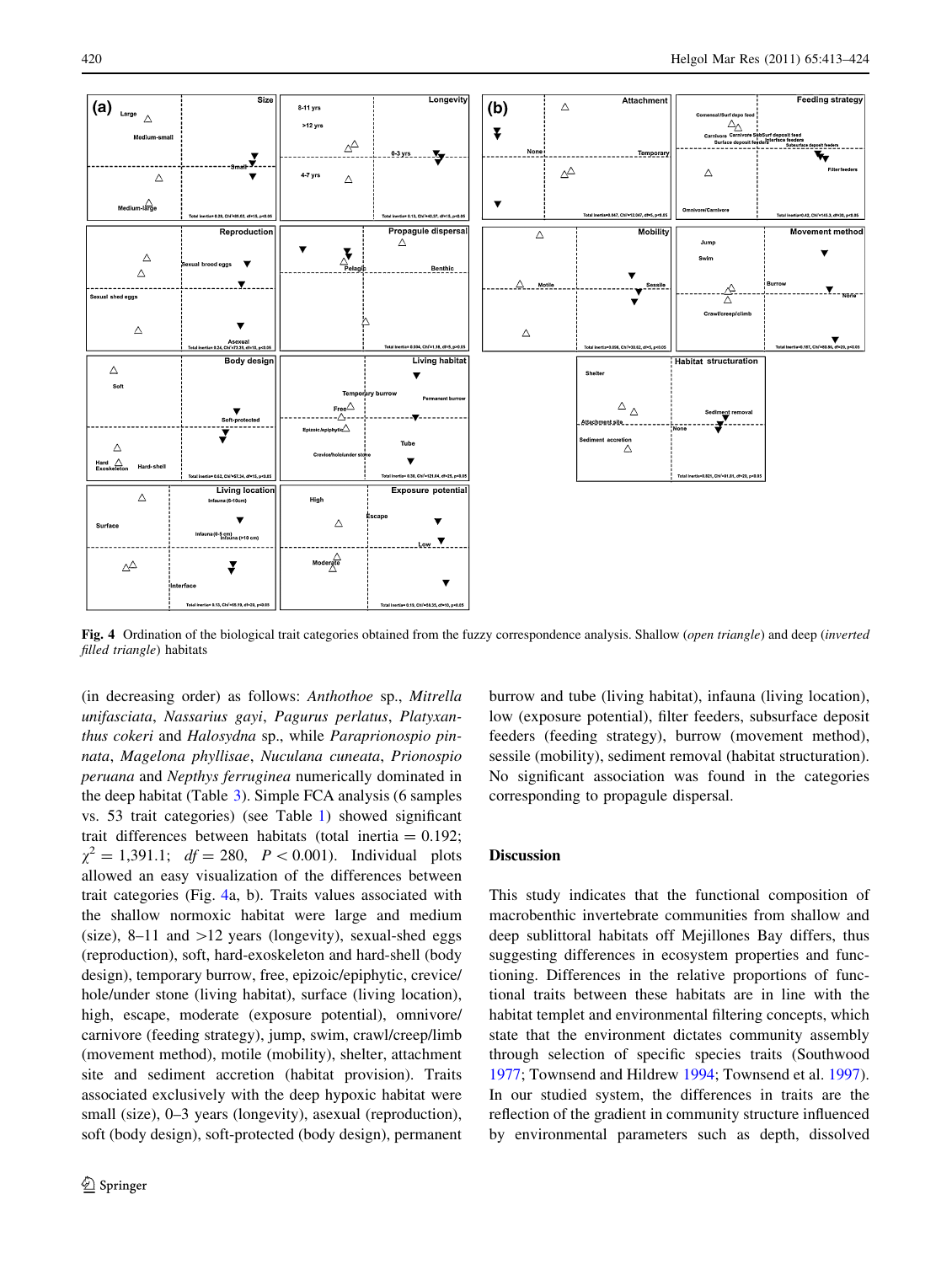oxygen, organic matter content, bottom temperature and the presence of biogenic structures. In this sense, traits analysis succeeds in showing a disturbed versus less-disturbed situation between habitats in relation to oxygen status. Traits such as ''small size'', ''short-lived'' ''burrowing'' and ''infauna'' were associated with the deep hypoxic habitat, rather than the shallow normoxic site. These traits were common in areas disturbed by trawl fisheries (e.g., Tillin et al. [2006](#page-11-0); Kenchington et al. [2007](#page-10-0)). The community of the shallow habitat was characterized by traits such as ''large-sized'', ''long-lived epifauna'' which, in the context of trawling and dredging activities, are associated with un-impacted or low-impact conditions (Thrush and Dayton [2002\)](#page-11-0). The preponderance of specific biological traits in impacted habitats is a major concern because it may signify an important degree of habitat homogenization and thus symptoms of low biodiversity. In the same line, our BTA supports the predictions by Diaz and Rosenberg [\(2008](#page-10-0)) regarding successional maturity. The shallow station resembled advanced successional states with typical K-strategy species characteristics that are found in normoxic conditions, while at the deep and often hypoxic station, species traits were similar to r-strategy characteristics and thus in early states of successional development (Diaz and Rosenberg [2008\)](#page-10-0).

The biogenic structure observed in the samples provides another important difference between habitats. Biotic structures can provide habitat for other species (e.g., shell litter, the filamentous red algae and the giant filamentous bacteria Thioploca sp.), therefore potentially enhancing the bottom surface complexity and thus having implications on functioning. The red algae Rhodymenia corallina was found in the shallow habitat. Algae fix carbon from the environment and serve as food for consumers but they can also serve as a refuge and settlement substrate for epifaunal organisms. Furthermore, Rhodymenia corallina inserts their rhizoids inside the bottom contributing to spatial sediment stability. In the deep habitat, Thioploca sp. can develop large sheaths and trichomes inserted 5 cm into the sediment but also protruding from the surface (Jørgensen and Gallardo, [1999](#page-10-0)). As Thioploca sp. may reach high biomass levels (1 kg per  $m<sup>2</sup>$  wet mass, Arntz et al. [2006](#page-9-0), Pacheco unpublished data), this giant bacteria may play a significant role in sediment stability. In hypoxic soft bottoms off northern Chile, the oxidation of the rich organic matter produces hydrogen sulfide, which is utilized by Thioploca sp. in the denitrification process during anaerobic respiration (Ferdelman et al. [1997](#page-10-0); Jørgensen and Gallardo [1999](#page-10-0)). The sulfur bacteria thus have the capability to detoxify the surface sediment by taking up most of the toxic hydrogen sulfide, which may facilitate life of aerobic species under hypoxic conditions (Arntz et al. [2006\)](#page-9-0).

Traits reflecting the species capability of habitat modification through their activities (i.e., bioturbation) also provide interesting insights about ecosystem functioning. In the shallow habitat, species inhabited the shallowest layer of the sediment, the surface, or settled on biogenic hard structures (e.g., shells pieces). In addition, they formed temporary burrows, were motile and able to displace themselves by several manners (e.g., jumping, swimming, crawling, creeping and climbing) and were capable of sediment accretion. These traits together with the predominant large size suggested activities in which the sediment surface is permanently disrupted. This may contribute to the increase in the rate of particle exchange between the water column and sediment (e.g., Sandnes et al. [2000\)](#page-11-0) influencing the interchange of matter in benthic-pelagic coupling and biogeochemical cycles (Lohrer et al. [2004\)](#page-10-0). In the same line, species thriving in the deep habitat removed sediment were infaunal, sessile (in the sense of limited displacement), burrowers or small in size. These traits suggest that there is a potential for water penetration into the sediment surface which may provide organic matter to lower sediment layers where it can be decomposed and also incorporate oxygen in the sediment. However, as there is little oxygen in the bottom water, it may be argued that this type of bioturbation is not so important for ecosystem functioning. Gutiérrez et al. [\(2000](#page-10-0)) found that bioturbation potential of macrobenthic communities under hypoxia during intense upwelling condition is rather weak and only improves with oxygenation events during El Niño conditions. Nonetheless, the contribution of bioturbators may help the aerobic functioning at some level even in hypoxia.

Biological trait analysis, as shown here, does not characterize the food web itself, as this requires the analysis of several other biotic (i.e., micro-, meio- and mega-fauna) and abiotic (i.e., nutrients) components. Rather, it provides insights into the interactions between different species and their food sources. Feeding traits also suggest differences in functioning. In the shallow habitat, the presence of carnivores, commensalist/surface deposit feeders, surface deposit feeders and omnivores/carnivores indicate diverse food sources. In the deep habitat, the presence of subsurface deposit feeders and interface feeders suggests that the main food source is the organic matter suspended in the water column and deposited in the sediment. As the method of capture and supply of food for macrobenthic species differ in both habitats, the energy flux might have distinct pathways within both systems. According to Ulanowicz ([1986](#page-11-0), [1997\)](#page-11-0), the more feeding traits (i.e., more sources of food) are detected, the more diverse pathways of energy and matter cycling are expected. There may be interdependency for food resources between species in the shallow habitat, in comparison with the deep habitat that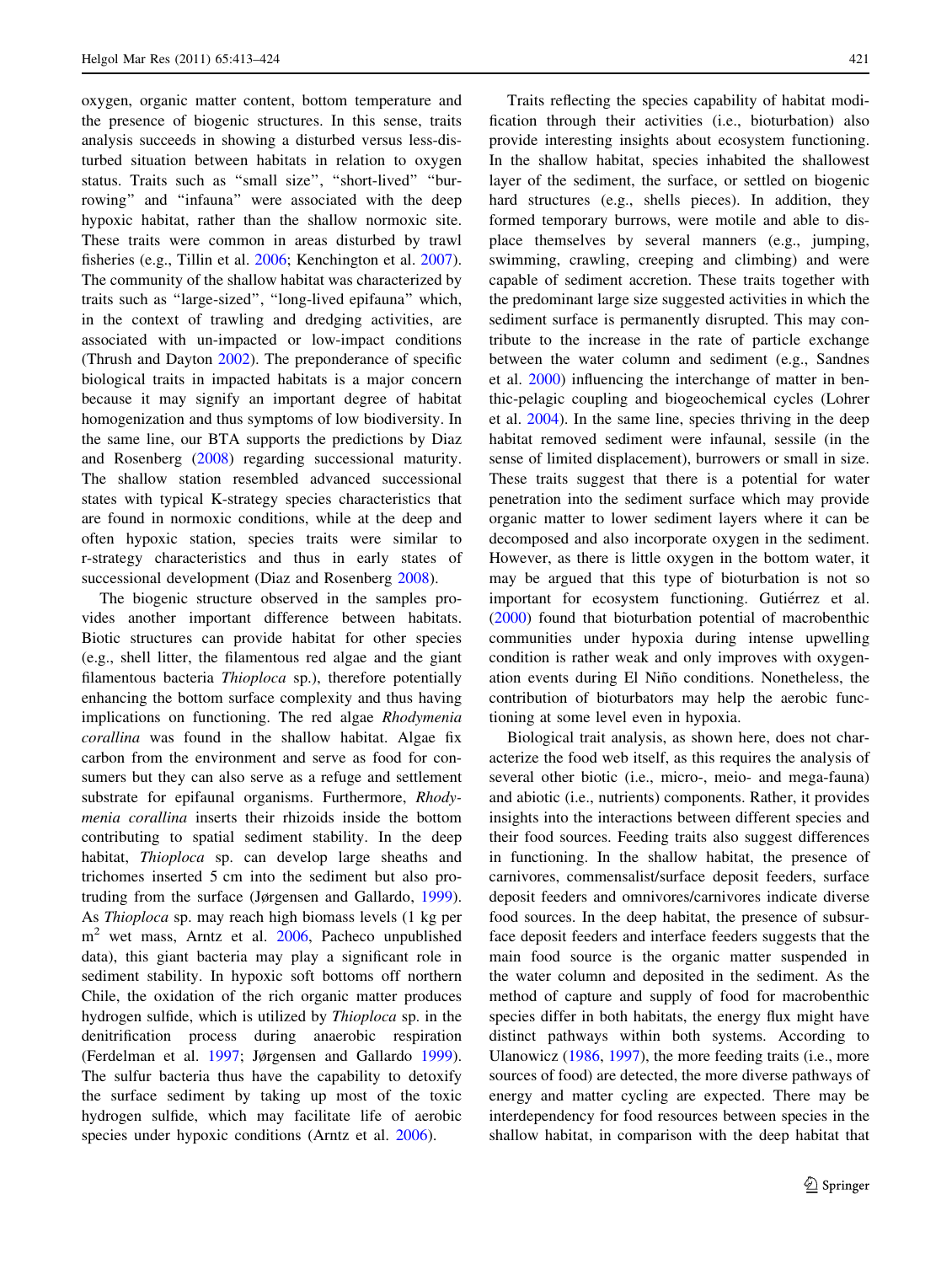<span id="page-9-0"></span>seems to be dependent of the external input of food. Likewise, our results also support the prediction the benthos in normoxic conditions—as seen in our shallow habitat—may transfer energy to mobile predators, while in the deep and hypoxic habitat, energy is mainly transferred to microbes (Diaz and Rosenberg [2008](#page-10-0)).

Analysis of traits related to reproduction, propagule dispersal and attachment permit, to some degree, inferences about the transport of matter within and between systems. For example, pelagic dispersion was represented in both habitats, suggesting that the supply of propagules via the water column is an important form of matter export that contributes to bentho-pelagic coupling in both systems. It is worth noting that both habitats supported traits suggesting input of matter within the benthic habitat. This can be seen in the benthic dispersion and shedding eggs traits in the shallow habitat, while the asexual trait may perform this function in the deep habitat. The asexual reproduction trait was accounted for by the autotomy capacity detected in the polychaete assemblage from the deep habitat.

To our knowledge, this is the first attempt to evaluate functional composition in sublittoral soft-bottom macrobenthic communities of the Chilean coast. There is a growing concern about the spread of anthropogenically created hypoxic–anoxic areas leading to a considerable reduction in benthic biomass (Diaz and Rosenberg [2008](#page-10-0)). Our study area is hypoxic due to the combination of naturally high productivity and oxygen-depleted waters of the upwelling system, which can be enhanced by the nutrient inputs produced in coastal cities. Considering that the main benthic fisheries resources are captured from a shallow and narrow benthic fringe (Thiel et al. [2007\)](#page-11-0), it could be predicted that an increase in hypoxic areas could negatively impact this ecosystem service, even in natural hypoxic systems. Functioning would also be affected; our results show there is little overlap in traits between the habitats, implying that functioning cannot be maintained in the same way after changes in species composition. It is worthy to note that in other benthic systems, trawling and dredging fisheries have severely impacted sea floor organisms, leading to drastic changes in structural and functional diversity (Thrush and Dayton [2002;](#page-11-0) Tillin et al. [2006](#page-11-0); Kenchington et al. [2007](#page-10-0)). In the system studied here, benthic resources (e.g., scallops, snails, limpets, clams and octopus) are caught selectively by divers, which is much less harmful than intensive bottom trawling. However, a single diver can eliminate target species from large areas, potentially altering functioning. For example, Langton and Robinson ([1990\)](#page-10-0) found that the decline of 70% of scallops and 20–30% of burrowing anemones and fan worms caused by scallop fishing induced a shift in the sediment from organic-rich silty sand to sandy gravel with shell hash. Hence, single or few species removal can have important changes in functioning and should not be overlooked (see also Graham et al. [2006\)](#page-10-0). Likewise, we have described functioning from two sampling stations based on taxa which were representative from similar habitats in other areas in this region. Due to the sampling restriction to these two sites, we likely missed some species and their contribution to the functioning that could be obtained by enhancing the spatial replication. Including several sampling sites is therefore recommended when conducting this type of studies.

The Humboldt Current system is subject to the occurrence of El Niño Southern Oscillation, which can induce either drastic or subtle changes in soft-bottom benthic diversity and community structure (Arntz et al. 2006). For hypoxic habitats off central Peru and northern Chile taxa, diversity tends to increase during El Niño events, as a result of improved conditions brought about by increments of dissolved oxygen and temperature (Tarazona et al. [1988a,](#page-11-0) [b](#page-11-0), [1996](#page-11-0); Moreno et al. [2008](#page-11-0)). These diversity changes are thought to be a consequence of ecological succession to more mature stages (Tarazona et al. [1988a](#page-11-0), [b](#page-11-0), [1996;](#page-11-0) Thatje et al. [2008](#page-11-0)). Furthermore, changes in bottom water dissolved oxygen and organic matter in the sediment during El Niño 1997–1998 have lead to variations in the bioturbation potential of macro-benthos off central Chile (Gutiérrez et al. [2000](#page-10-0)). Therefore, we predict that functional diversity will change in hypoxic habitats during El Niño events, as conditions become more similar to those of normoxic areas. Studies conducted during and after El Niño events will confirm whether these expectations are realized and information gleaned from such studies can lead to a better understanding of the behavior of marine ecosystem processes during climate variability.

Acknowledgments We appreciate the help of many students from the Facultad de Recursos del Mar, Universidad de Antofagasta, particularly Alexis Maffet and Karen Chamblas for their support during field trips and samples sorting. Guillermo Guzman provided much taxonomic guidance. Comments by two anonymous reviewers help us to improve an early draft of this manuscript. This study was funded by the Alfred Wegener Institute for Polar and Marine Research in cooperation with the Instituto de Investigaciones Oceanologicas, Universidad de Antofagasta and the EU-funded INCO project, ''Climate Variability and El Niño-Southern Oscillation: Implications for Natural Coastal Resources and Management'' (CENSOR) and Programa Bicentenario de Ciéncia y Tecnología RUE-02.

# References

Arntz W, Gallardo V, Gutiérrez D, Isla E, Levin L, Mendo J, Neira C, Rowe GT, Tarazona J, Wolff M (2006) El Niño and similar perturbation effects on the benthos of the Humboldt, California and Benguela current upwelling ecosystems. Adv Geosci 6:243–265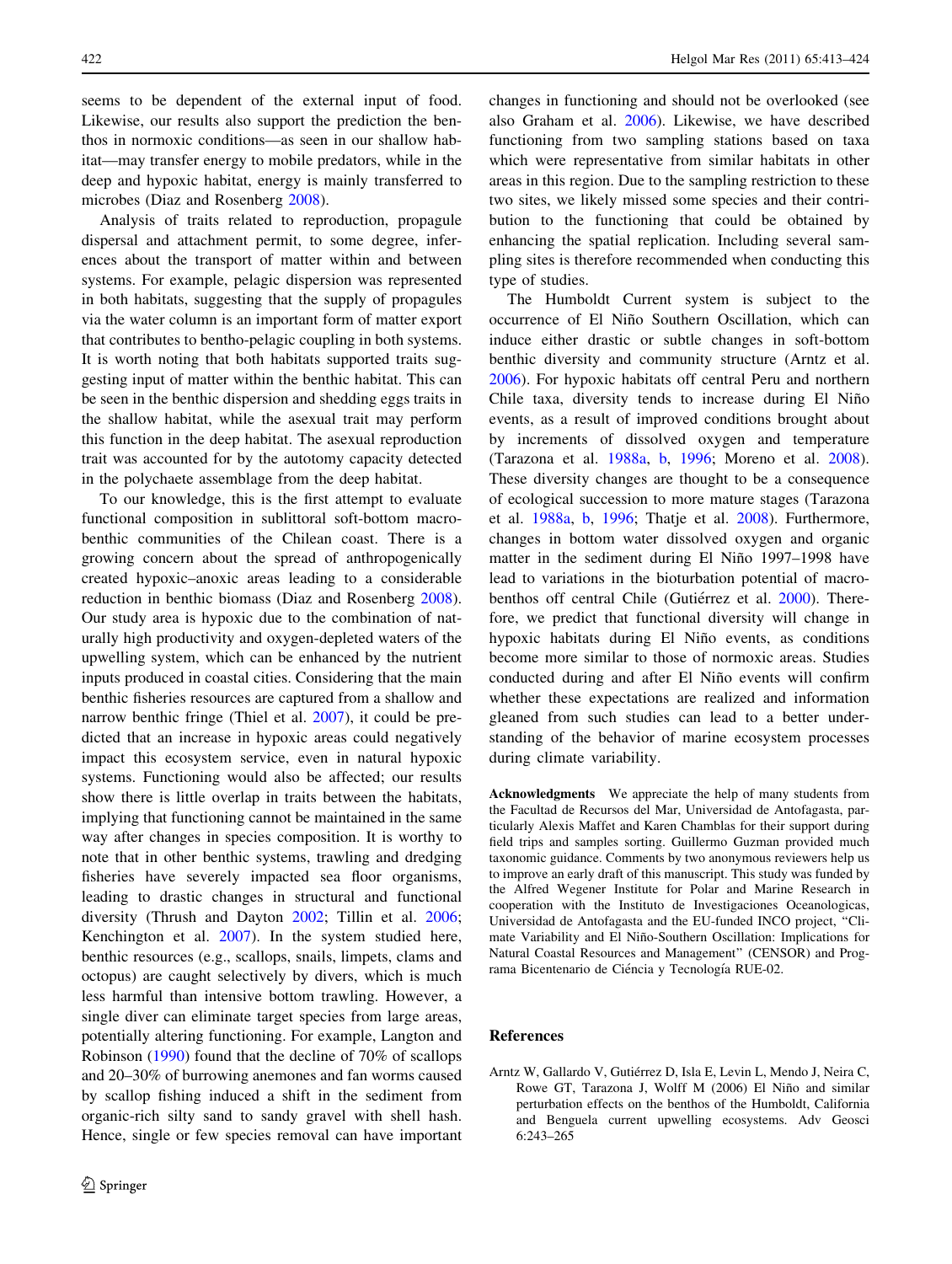- <span id="page-10-0"></span>Barber R, Smith R (1981) Coastal upwelling ecosystems. In: Longhurst AR (ed) Analysis of marine ecosystems. Academic Press, New York, pp 31–68
- Bremner J (2008) Species' traits and ecological functioning in marine conservation and management. J Exp Mar Biol Ecol 366:37–47
- Bremner J, Rogers SI, Frid CLJ (2003) Assessing functional diversity in marine benthic ecosystems: a comparison of approaches. Mar Ecol Prog Ser 254:11–25
- Bremner J, Paramor OAL, Frid CLJ (2006) Developing a methodology for incorporating ecological structure and function into designation of special areas of conservation (SAC) in the 0–12 nautical mile zone. Report to English Nature. School of Biological Sciences, University of Liverpool
- Buchanan JB (1984) Sediments analysis. In: Methods for the study of marine benthos. IBP Hand Book 16, Black Well SCI, Pub. 158 pp
- Carrasco FD (1997) Sublittoral macrobenthic fauna off Punta Coloso, Antofagasta, northern Chile: high persistence of the polychaete assemblage. Bull Mar Sci 60:443–459
- Carrasco FD, Moreno RA (2006) Long-term dynamics (1990 to 2004) of the polychaete fauna from the sublittoral soft-bottoms off Punta Coloso (Antofagasta), northern Chile. Sci Mar 70:169–178
- Chevenet F, Dolédec S, Chessel D (1994) A fuzzy coding approach for the analysis of long-term ecological data. Freshw Biol 31:295–309
- Christensen V, Pauly D (1993) Flow characteristics of aquatic systems. In: Christensen V, Pauly D (eds) Trophic models of aquatic ecosystems. ICLARM, conference Proceedings, vol 26, Manila, pp 338–352
- Collie JS, Hall SJ, Kaiser MJ, Poiner IR (2000) A quantitative analysis of fishing impacts on shelf-sea benthos. J Anim Ecol 69:785–798
- de Bello F, Lavorel S, Diaz S, Harrington R, Cornelissen JHC, Bardgett RD, Berg MP, Cipriotti P, Feld CK, Hering D, Martins de Silva P, Potts SG, Sandin L, Paulo Sousa J, Storkey J, Wardle D, Harrison PA (2010) Towards an assessment of multiple ecosystem processes and services via functional traits. Biodivers Conserv 19:2873–2893
- Díaz S, Cabido M (2001) Vive la différence: plant functional diversity matters to ecosystem process. Trends Ecol Evol 16:646–655
- Diaz RJ, Rosenberg R (2008) Spreading dead zones and consequences for marine ecosystems. Science 321:926–929
- Escribano R (1998) Population dynamics of Calanus chilensis from northern Chile. Fish Oceanogr 7:245–251
- Escribano R, Hidalgo P (2000) Spatial distribution of copepods in the north of the Humboldt Current region off Chile during coastal upwelling. J Mar Biol Ass UK 80:283–290
- Escribano R, Marín V, Hidalgo P, Olivares G (2002) Physicalbiological interactions in the pelagic ecosystem of the nearshore zone of the northern Humboldt Current System. In: Castilla JC, Largier J (eds) The oceanography and ecology of the nearshore bays in Chile. Proceedings of the international symposium on linkages and dynamics of coastal systems: open coast and embayments. Ediciones Universidad Católica de Chile, Santiago de Chile, pp 145–175
- Fauchald K, Jumars PA, Johnson BA, Boudreau BB (1979) The diet of worms: a study of polychaete feeding guilds. Oceanogr Mar Biol Ann Rev 17:193–284
- Ferdelman T, Lee C, Pantoja S, Harder J, Bebout B, Fossing H (1997) Sulfate reduction and methanogenesis in a Thioploca dominated sediment off the coast of Chile. Geochim Cosmochim Ac 61:3065–3079
- Folk R, Ward W (1957) Brazos River bar, a study in the significance of grain-size parameters. J Sed Petrol 27:3–27
- Gabriel KR (1971) The biplot graphic display of matrices with application to principal component analysis. Biometrika 58:453–467
- Gabriel KR (2002) Goodness of fit of biplots and correspondence analysis. Biometrika 89:423–436
- Giraldo A, Escribano R, Marín V (2002) Spatial distribution of Calanus chilensis off Mejillones Peninsula (northern Chile): ecological consequences upon coastal upwelling. Mar Ecol Prog Ser 230:225–234
- Graham NAJ, Wilson SK, Jennings S, Polunin NVC, Bijoux JP, Robinson J (2006) Dynamic fragility of oceanic coral reef ecosystems. Proc Nat Acad Sci USA 103:8425–8429
- Gutiérrez D, Gallardo VA, Mayor S, Neira C, Vásquez C, Sellanes J, Rivas M, Soto A, Carrasco F, Baltazar M (2000) Effects of dissolved oxygen and fresh organic matter on the bioturbation potential of macrofauna in sublittoral sediments off Central Chile during the 1997/1998 El Niño. Mar Ecol Prog Ser 202:81–99
- Heip CHR, Duineveld G, Flach E, Graf G, Helder W, Herman PMJ, Lavaleje M, Middelburg JJ, Pfannkuche O, Soetaert K, Soltwedel T, de Stigter H, Thomsen L, Vanaverbeke J, de Wilde P (2001) The role of the biota in sedimentary metabolism and sediment-water exchange process in the Goban Spur are (NE Atlantic). Deep Sea Res II 48:3223–3243
- Jackson JBC (1977) Competition on marine hard substrata: the adaptive significance of solitary and colonial strategies. Am Nat 111:743–767
- Jones CG, Lawton JH, Shachak M (1994) Organisms as ecosystem engineers. Oikos 69:373–386
- Jørgensen BB, Gallardo VA (1999) Thioploca spp.: filamentous sulfur bacteria with nitrate vacuoles. FEMS Microbiol Ecol 28:301–313
- Kenchington EL, Kenchington TJ, Henry LA, Fuller S, Gonzalez P (2007) Multi-decadal changes in the megabenthos of the Bay of Fundy: the effects of fishing. J Sea Res 58:220–240
- Lancellotti DA, Stotz WB (2004) Effects of shoreline discharge of iron mine tailings on a marine soft-bottom community in northern Chile. Mar Pollut Bull 48:303–312
- Langton RW, Robinson WE (1990) Faunal association on scallop grounds in the Western Gulf of Maine. J Exp Mar Biol Ecol 144:157–171
- Laudien J, Rojo M, Oliva M, Arntz W, Thatje S (2007) Sublittoral soft bottom communities and diversity of Mejillones Bay in northern Chile (Humboldt Current upwelling system). Helgoland Mar Res 61:103–116
- Levin LA (2003) Oxygen minimum zone benthos: adaptations and community response to hypoxia. Oceanogr Mar Biol Ann Rev 41:1–45
- Levins R, Lewontin R (1985) The dialectical biologist. Harvard University Press, Cambridge
- Levinton JS (1995) Bioturbators as ecosystem engineers: population dynamics and material fluxes. In: Jones CG, Lawton JH (eds) Linking species and ecosystems. Chapman and Hall, New York
- Lohrer AM, Thrush SF, Gibbs MM (2004) Bioturbators enhance ecosystem function through complex biogeochemical interactions. Nature 431:1092–1095
- Lohrer AM, Thrush SF, Hunt L, Hancock N, Lundquist C (2005) Rapid reworking of subtidal sediments by burrowing spatangoid urchins. J Exp Mar Biol Ecol 321:155–169
- Lomovasky B, Mendez A, Brey T, Iribarne O (2006) The effect of the SW Atlantic burrowing crab Chasmagnathus granulatus on the intertidal razor clam Tagelus plebeius. J Exp Mar Biol Ecol 337:19–29
- Marchini A, Munari C, Mistri M (2008) Functions and ecological status of eight Italian lagoons examined using biological traits analysis (BTA). Mar Pollut Bull 56:1076–1085